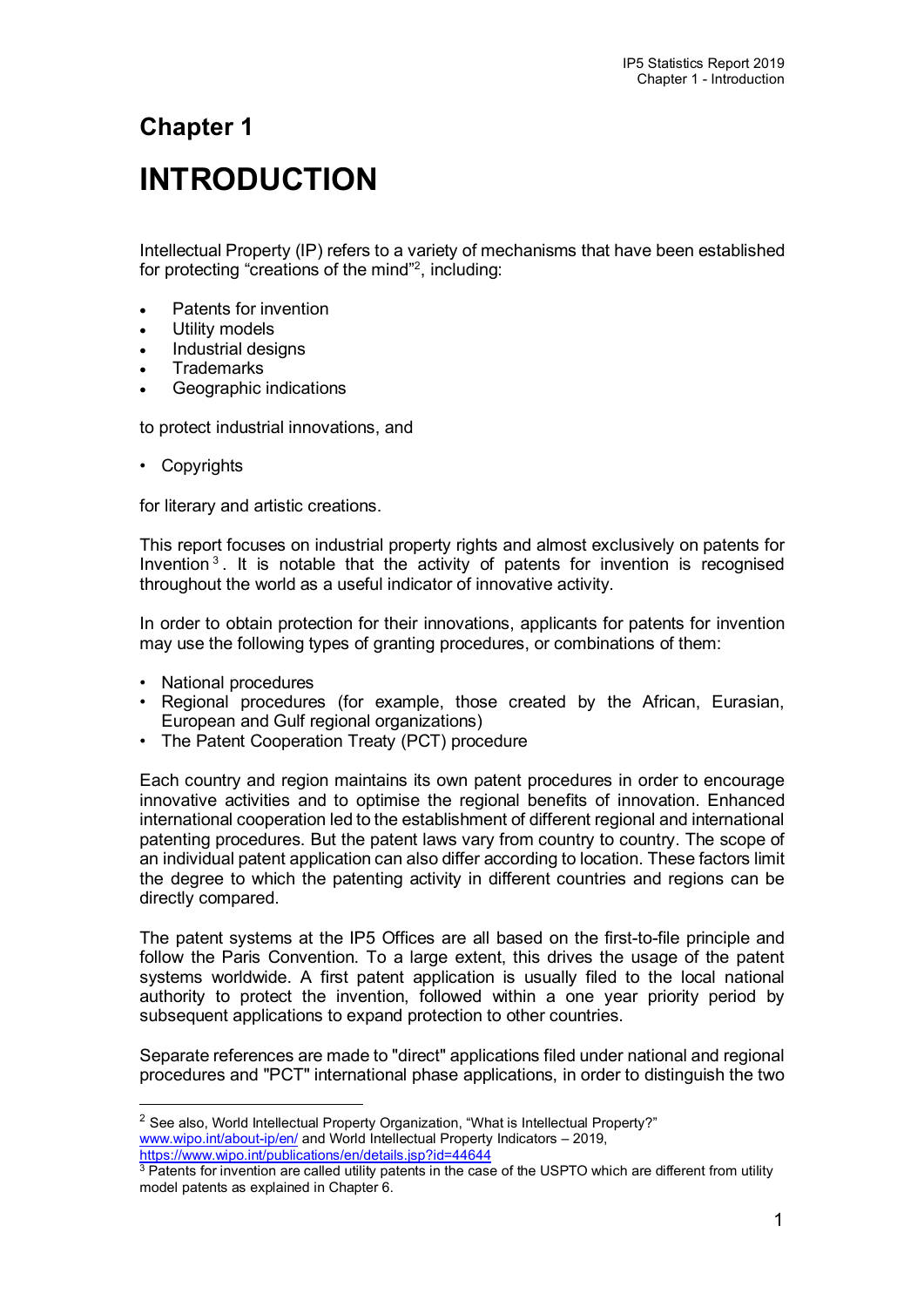subsets of applications handled by the patent offices. While applications filed under national procedures are handled by national authorities, regional applications are subject to a centralised procedure and usually only after grant do they fall under national (post grant) regulations. PCT applications are handled at first by the appointed offices during the international phase. Up to about 30 months after the first filing, the PCT applications enter the national/regional phase to be treated as national or regional applications according to the regulations of each designated office.

In this report, patenting activities are presented for the following six geographical blocs:

- The European Patent Convention (EPC) contracting states (EPC states in this report) corresponding to the territory of the 38 states party to the EPC at the end of 2019
- Japan (Japan in this report)
- Republic of Korea (R. Korea in this report)
- People's Republic of China (P.R. China in this report)
- United States of America (U.S. in this report)
- The rest of the world (Others in this report)

The first five of these blocs are called the "IP5 Blocs." Throughout the report, the blocs are referred to as blocs of origin on the basis of the residence of the applicant or as filing blocs on the basis of the place where the patents are sought.

The contents of each chapter in this report are briefly described below. With the exception of some items presented in Chapter 6, the statistics relate to patents for invention.

Please refer to Annex 2 for explanations of the statistical and procedural terms that are used.

Together with this report, there is an annex including a glossary of patent-related terms and a statistical table file that includes extended time series and graphs of much of the data found in this report[4.](#page-1-0)

# **Chapter 2 - The IP5 Offices**

A summary of the recent developments in each of the IP5 Offices is presented in Chapter 2. The terminologies for the budget items that appear are provided in Annex 1.

# **Chapter 3 - Worldwide Patenting Activity**

An assessment of worldwide patent activity is presented in Chapter 3. This covers not only patenting activity at the IP5 Offices, but in the rest of the world as well.

The numbers of applications filed are presented in separate sections that use different definitions for counting. This provides a description of worldwide bloc-wise patenting activity for filings, first filings, applications, demands for national patent rights, grants and national patent rights granted. Next, a description of inter-bloc activity is presented, firstly in terms of the flows of applications between the IP5 Blocs, and then in terms of patent families<sup>5</sup>.

<span id="page-1-0"></span><sup>4</sup> [www.fiveipoffices.org/statistics/statisticsreports.html](http://www.fiveipoffices.org/statistics/statisticsreports.html)

<span id="page-1-1"></span><sup>5</sup> For a further discussion of patent families, see Chapter 3 and the term definitions in Annex 2.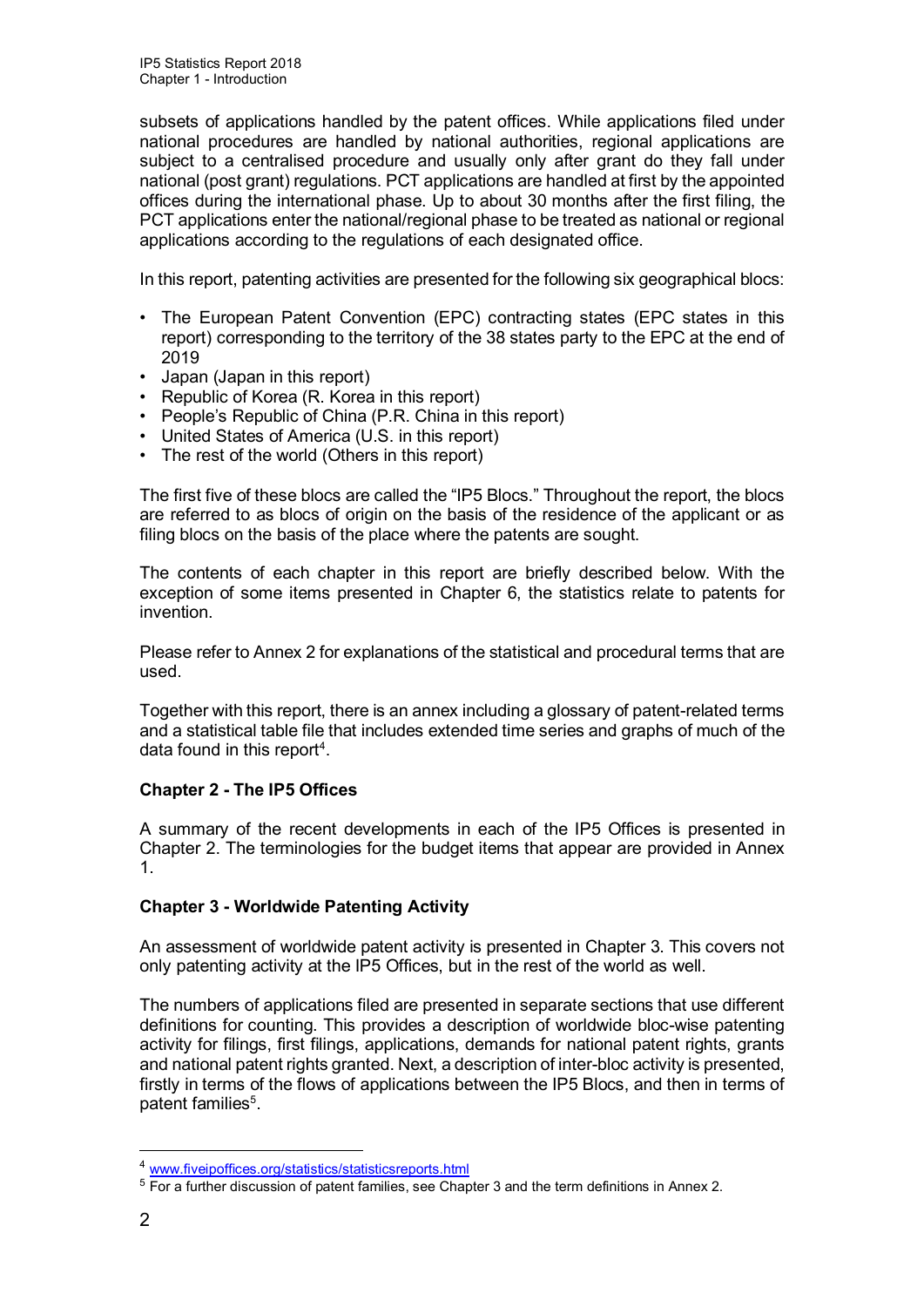The statistics are mainly derived from the WIPO Statistics Database<sup>6</sup>, that includes data from each country and region.

# **Chapter 4 – Patent Activity at the IP5 Offices**

The substantive activities of the IP5 Offices are presented in Chapter 4. This gives statistics on patent application filings and grants at the offices, as well as some comparative data on operations. The statistics are derived from IP5 Offices' internal databases.

Firstly, statistics are given for requests for patents with the IP5 Offices, including domestic and foreign filing breakdowns. Then, statistics are provided displaying the breakdown of applications by sectors and fields of technology according to the International Patent Classification (IPC)<sup>[7](#page-2-1)</sup>.

Then, the numbers of grant actions by the IP5 Offices, broken down by the blocs of origin of the grants, are provided. The distributions of the numbers of grants per applicant are also described.

To illustrate the similarities as well as the differences in the granting procedures at the IP5 Offices, characteristics and statistics of the five patent granting procedures are given in the last part of the chapter.

# **Chapter 5 – The IP5 Offices and the Patent Cooperation Treaty (PCT)**

In Chapter 5, the influence of the PCT on patenting activities is displayed through worldwide activities broken down by geographical blocs and IP5 Offices, particularly in terms of proportions of patent filings that use the PCT, proportions of PCTs from the international phase that then enter the national/regional phase, the share of PCTs among applications, the share of PCTs among grants and the proportions of PCT usage within patent families. As with Chapter 3, statistics are derived primarily from the WIPO Statistics Database, that includes data collected from each country and region. Statistics are also included to describe the PCT related activities of the IP5 Offices including activities as Receiving Office (RO), International Searching Authority (ISA) and International Preliminary Examining Authority (IPEA).

# **Chapter 6 – Other Work**

This chapter is dedicated to some other patenting activities that are not common to all of the IP5 Offices, as well as to work related to other types of industrial property rights. This supplements the information that is provided in the rest of the report.

# **Annex 1 – Definitions for IP5 Offices' expenditures**

This explains some terms that appear in Chapter 2.

<span id="page-2-0"></span> $6$  This edition refers to general patent data as of April 2020, and to PCT international phase application data as of May 2020[, www.wipo.int/ipstats/en/index.html](http://www.wipo.int/ipstats/en/index.html)

<span id="page-2-1"></span><sup>&</sup>lt;sup>7</sup> [www.wipo.int/classifications/ipc/en/](http://www.wipo.int/classifications/ipc/en/)